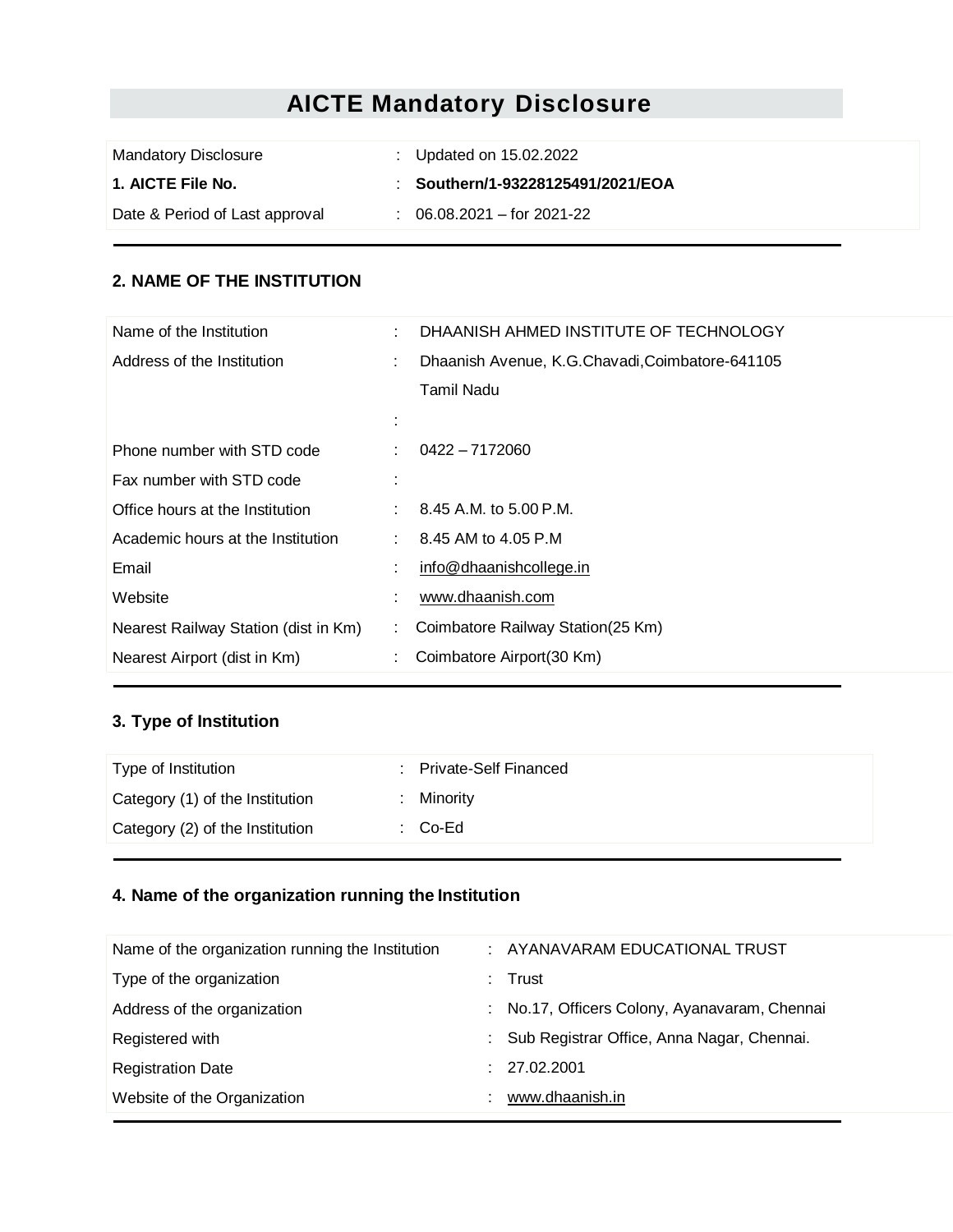# **5. Name of the Affiliating University**

| Name of the affiliating University | Anna University, Chennai   |
|------------------------------------|----------------------------|
| Address                            | Guindy, Chennai - 600 025. |
| Website                            | www.annauniv.edu           |
| Latest affiliation period          | 2021 - 2022                |

# **6. Name of Principal / Director**

| Name of Principal / Director | $\bullet$ | Dr. K.G. PARTHIBAN                           |
|------------------------------|-----------|----------------------------------------------|
|                              |           |                                              |
| <b>Exact Designation</b>     | ٠         | Principal                                    |
| Phone number with STD code   | ٠         | $0422 - 7172064$                             |
| FAX number with STD code     |           | $0422 - 7172070$                             |
| Email                        | ٠         | principal@dhaanishcollege.in                 |
| <b>Highest Degree</b>        | ٠         | Ph. D                                        |
| Field of specialization      | ٠         | Electronics and Communication<br>Engineering |

# **7. Governing Board Members**

| S.No.          | <b>Name</b>         | <b>Position</b>  | <b>Designation / Occupation</b>                     |
|----------------|---------------------|------------------|-----------------------------------------------------|
| 1              | Alhaj K. Moosa      | Chairman         | Industrialist                                       |
| $\overline{2}$ | Mr. M. Kadar Shah   | Member           | Industrialist                                       |
| 3              | Dr.Shanmuganaathan  | Member           | Educationalist                                      |
| 4              | Mr.K.A.Akbar basha  | Member           | Industrialist                                       |
| 5              | Mr.A.Thameez Ahamed | Member           | Industrialist                                       |
| 6              | Dr. K.G. Parthiban  | Member Secretary | Principal<br>Dhaanish Ahmed Institute of Technology |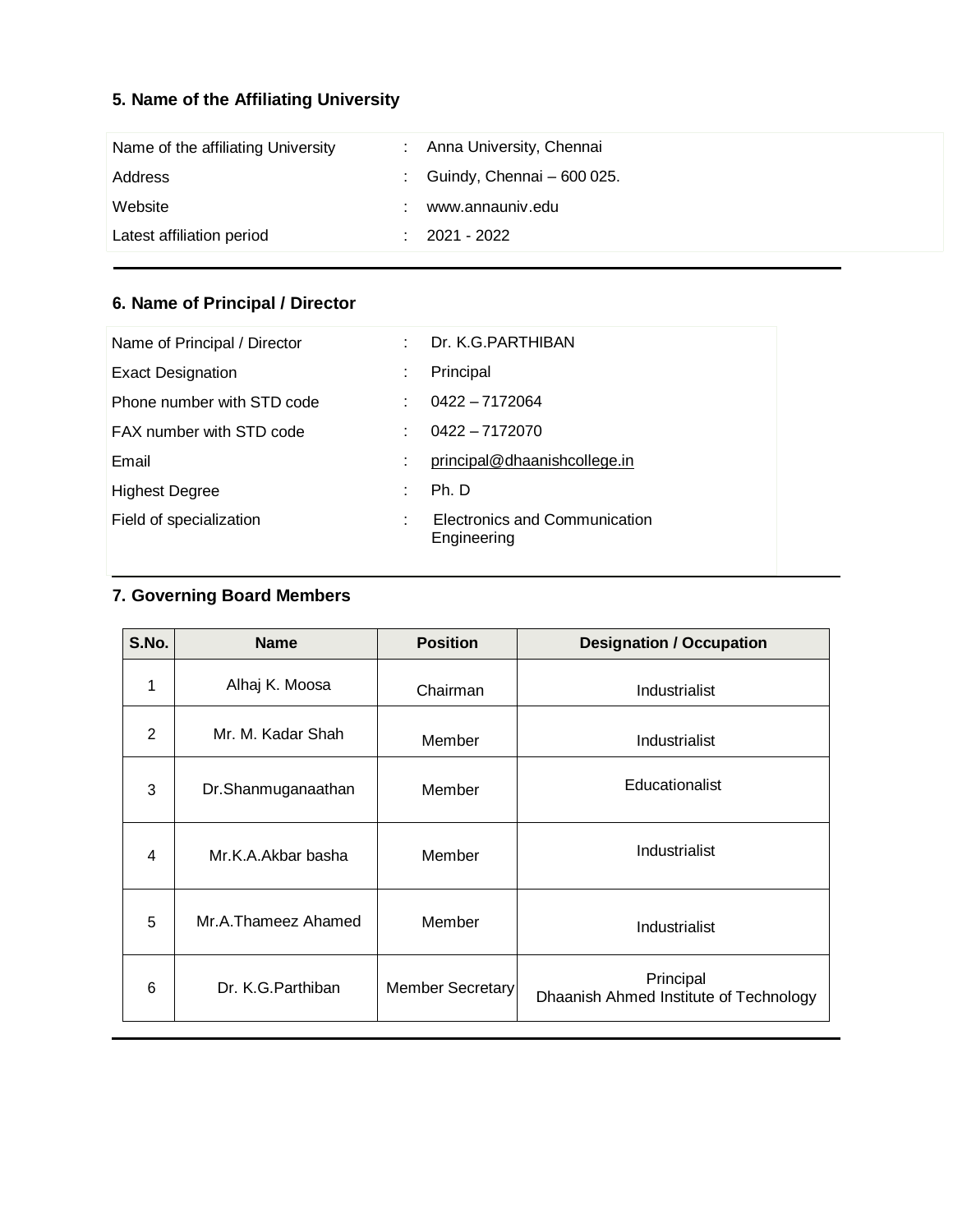#### **8. Academic Council Members**

| S.NO                                                          | <b>CATEGORY</b> | <b>DESIGNATION</b>                                                     | <b>NAME</b>            |
|---------------------------------------------------------------|-----------------|------------------------------------------------------------------------|------------------------|
|                                                               | Chairman        | Principal                                                              | Dr. K.G. Parthiban     |
| 2                                                             | Member          | $HOD - BME$                                                            | Dr.A.KIngsly Jabakumar |
| 3                                                             | Member          | HOD - MECH                                                             | Dr S.Seenivasan        |
| 4                                                             | Member          | Senior faculty from other College                                      | Dr.Umagowri            |
| 5                                                             | Member          | Industrial expert in the field of<br><b>Engineering and Technology</b> | Mr. V Devarajan        |
| 6                                                             | Member          | Industrial expert in the field of<br><b>Engineering and Technology</b> | Mr. Ameer Althaf       |
| Frequency of meetings & date of last meeting: Twice in a Year |                 |                                                                        |                        |

#### **9. Student Feedback on Institutional Governance/faculty performance**

A student feedback mechanism is available in the institution. Once in a semester or whenever necessary,

the students provide the feedback of staff in the prescribed format.

#### **10. Grievance Redressal mechanism for faculty, staff and students**

System for Redressal of grievances of faculty, staff and students

- The management of the college follows an open system of administration and grievances from staff and students are given the utmost attention.
- Complaints and suggestion boxes are kept at a number of places in the campus and also in the hostels.
- The suggestions and complaints are carefully looked into and remedial measures undertaken.<br>In case of indiscipline, a committee appointed by the principal enquires into the matter by c
- In case of indiscipline, a committee appointed by the principal enquires into the matter by calling witnesses and recommendations are made about the action to be taken by themanagement.
- Class Committee meetings are held in which grievances of students are taken note of and remedial measures taken.
- Email ids are available for students / staff to register their grievances / suggestions.

#### **11. Department wise Details Sanctioned Strength**

Bio Medical Engineering Computer Science and Engineering 60 60<br>30 Electronics and Communication Engineering 30 Food Technology 60 Robotics and Automation 60